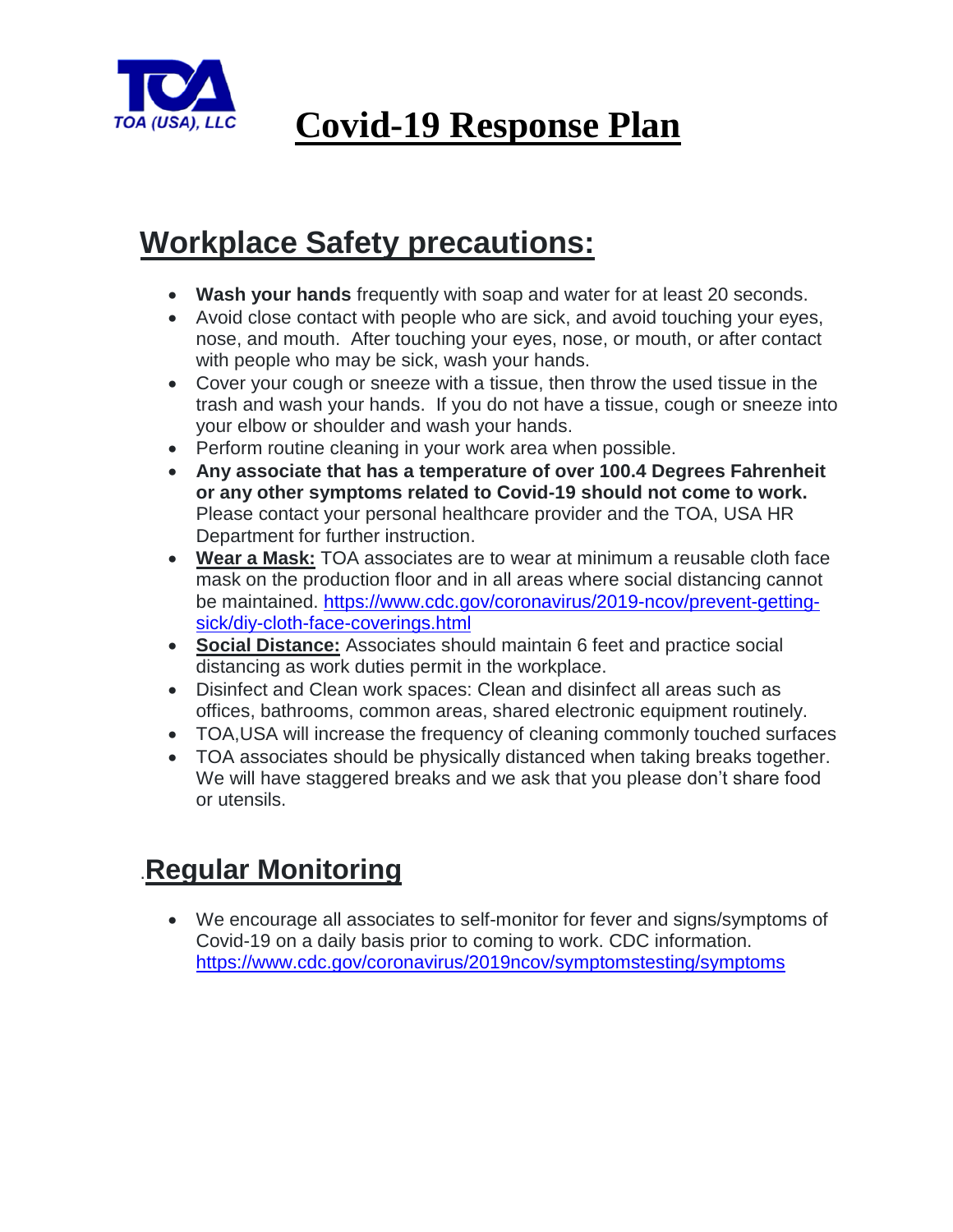

# **Covid-19 Response Plan**

#### **Employee Illness and Quarantine Reporting**

- If you feel sick, stay home and do not report to work. Associates who feel sick should stay home and follow your attendance call in procedures. In particular, if you are experiencing fever (100.4°F/ 38°C or higher), cough, shortness of breath, or other symptoms that are indicative of COVID-19, you should notify your medical professional and follow their directions. Stay home and please contact the TOA, USA HR Department for further instruction.
- If you are not sick but have a sick family member at home who has been diagnosed with COVID-19 or may have been exposed to COVID-19, you should notify the TOA, USA Human Resources Department of your potential exposure. Please do not report to work until you receive further instruction.
- If you are placed in quarantine, home restrictions, or are advised to take any other precautions by applicable public health authorities, comply with all such instructions. We ask that you please notify the TOA, USA. Human Resources **Department**

#### **Positive Covid-19 test within the facility**

TOA, USA will evaluate COVID-19 exposure in the workplace in accordance with the public health department's recommendations. If there is a suspected or confirmed COVID-19 exposure at TOA, USA, we will coordinate with appropriate public health officials to help determine the appropriate steps to be taken. This may include but is not limited to:

- Isolating and sending home anyone suspected of having COVID-19 based on signs/symptoms and potentially direct or indirect exposure.
- We will be cleaning and disinfecting potential areas of exposure and seeking guidance from public health officials.
- If TOA, USA has a confirmed Covid-19 case we will consult with the public health department and when necessary inform associates who are working in close proximity with the infected individual of their potential exposure. All workplace exposures will remain confidential.
- Associates returning to work following a positive Covid-19 test will be required to have a medical release from your healthcare provider. If you have any questions about please contact the TOA, USA HR Department.